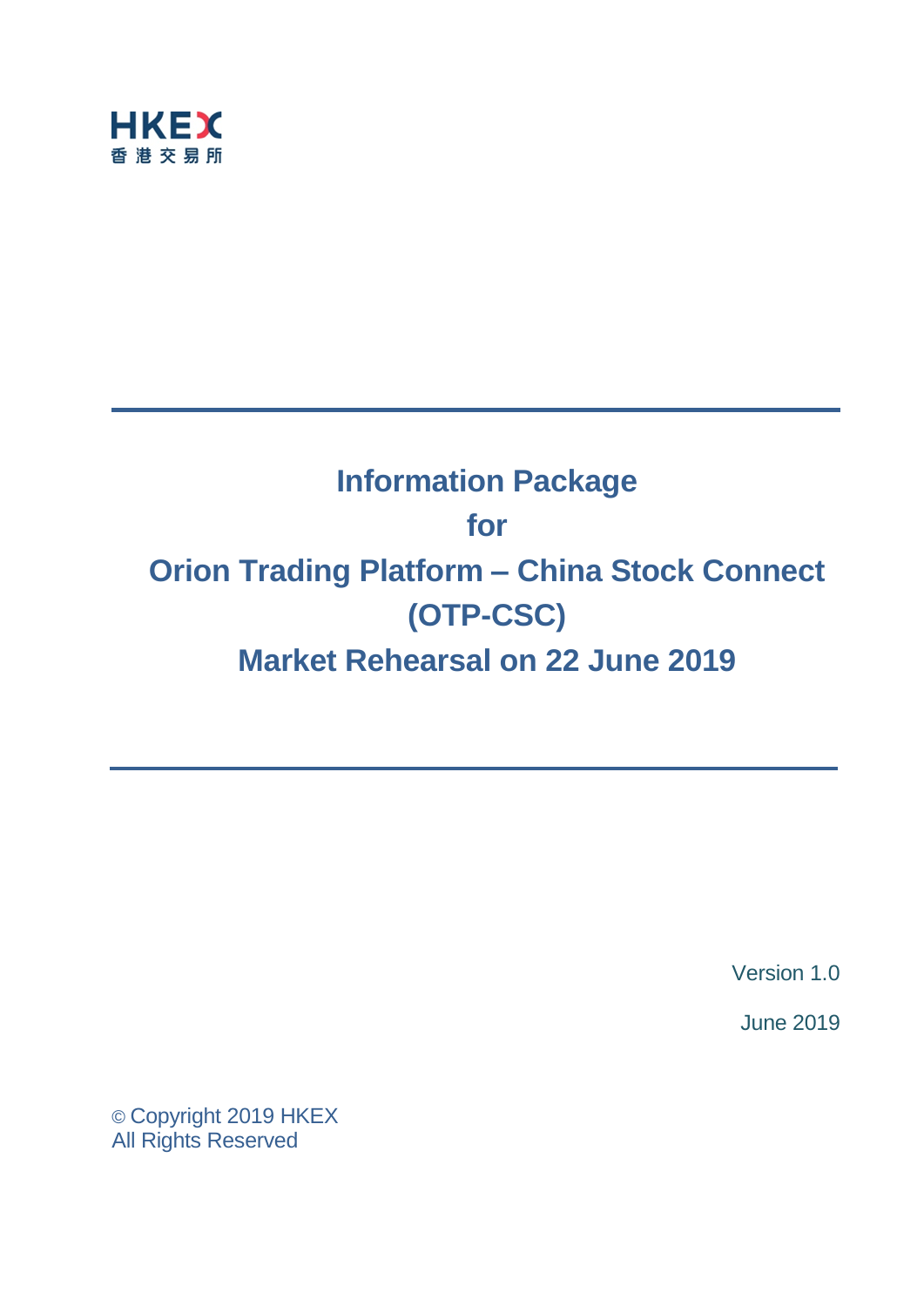

# **Version History**

| <b>Version No.</b> | <b>Issue Date</b> | <b>Particulars</b>                                                            |  |
|--------------------|-------------------|-------------------------------------------------------------------------------|--|
| 1. $\Omega$        | 17 June, 2019     | First version of OTP-CSC Information Package on the First<br>Market Rehearsal |  |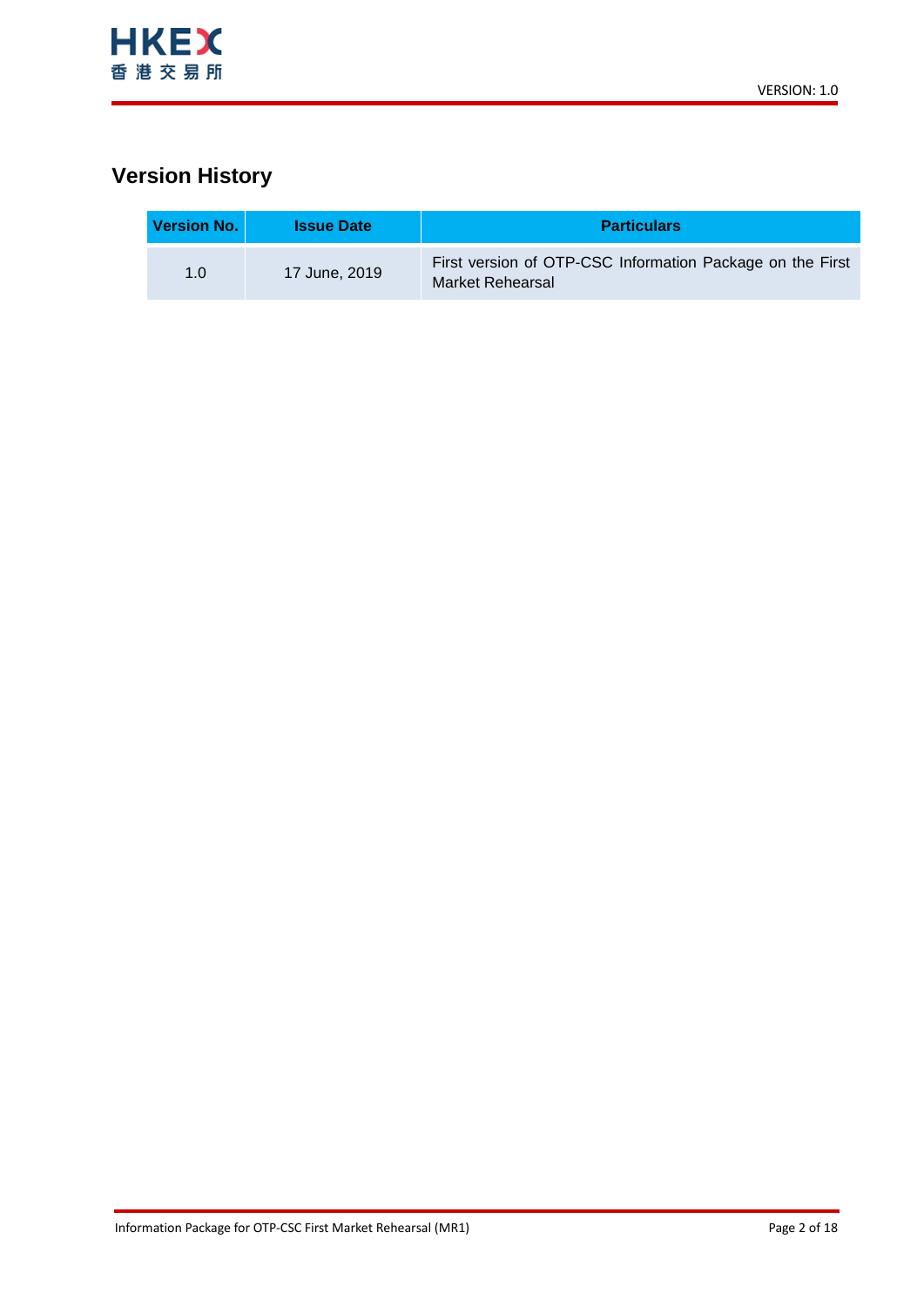

# **Table of Contents**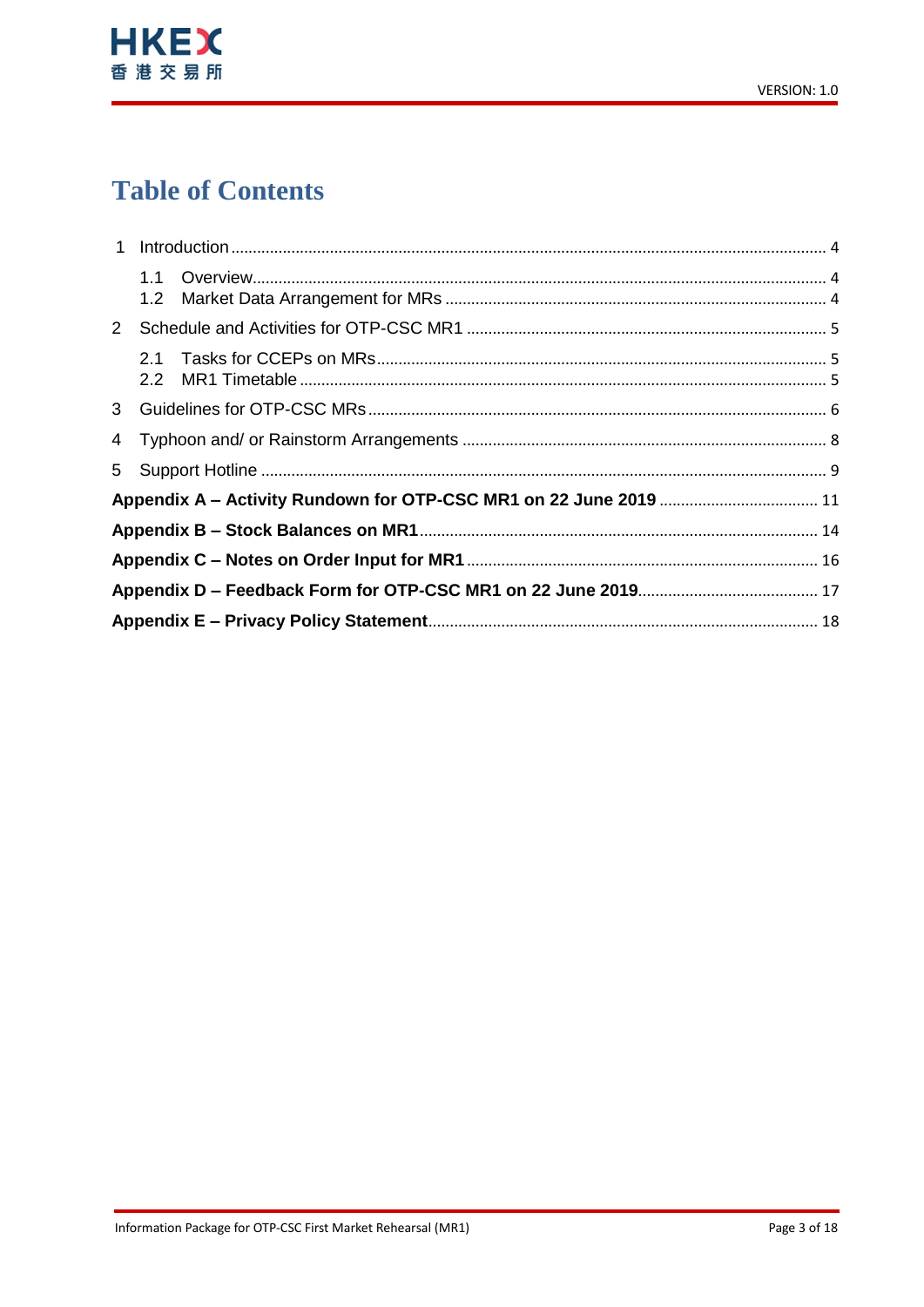## <span id="page-3-0"></span>**1 Introduction**

## <span id="page-3-1"></span>**1.1 Overview**

Following the successful completion of the Connectivity Session, all China Connect Exchange Participants (CCEPs) using Broker Supplied System (BSS) are invited to participate in the first Market Rehearsal (MR1) to ensure they can operate with Orion Trading Platform – China Stock Connect (OTP-CSC) which will replace the current China Stock Connect System (CSC).

| <b>Date</b>                 | <b>Mandatory /</b><br><b>Optional</b> | Task                                      | <b>Objective</b>                                                                                                                     |
|-----------------------------|---------------------------------------|-------------------------------------------|--------------------------------------------------------------------------------------------------------------------------------------|
| 27 April 2019               | Optional                              | <b>Connectivity Session</b><br>(CS)       | Validate the readiness of<br><b>CCEPs' BSS production</b><br>configuration and<br>connectivity with OTP-CSC.                         |
| 22 June 2019                | Mandatory                             | 1 <sup>st</sup> Market Rehearsal<br>(MR1) | Validate CCEPs' BSS in<br>production configuration to<br>perform normal business<br>transactions and volume<br>testing with OTP-CSC. |
| To be<br>announced<br>later | Mandatory                             | 2 <sup>nd</sup> Market Rehearsal<br>(MR2) | Validate CCEPs' BSS<br>capability for handling<br>HKEX's system failover from<br>primary site to backup site.                        |

**This information package is for MR1. MR1 and MR2 are mandatory for participation.**

All CCEPs must satisfactorily complete the two MRs to ensure their CCCG/BSS can operate with OTP-CSC under normal operation and contingency arrangement. Failure to complete MRs may result in the CCEP's trading device being prohibited from connecting to OTP-CSC.

## <span id="page-3-2"></span>**1.2 Market Data Arrangement for MRs**

CCEPs who have subscribed to HKEX Orion Market Data Platform - China Connect (Securities) (OMD-CC) can have access to OMD-CC feed during MRs.

Some Application Service Providers (ASPs) may be able to redistribute OMD-CC data to their CCEP customers conducting MRs in the same environment. CCEPs should check with their ASPs immediately for the required logistics or other necessary arrangement for if they plan to receive market data from them during the MRs.

Real-time price data of Northbound test securities will also be available from the Market Data Portal after market open till market close during MRs. URL of the portal is: [http://203.78.5.160/MDP.](http://203.78.5.160/MDP)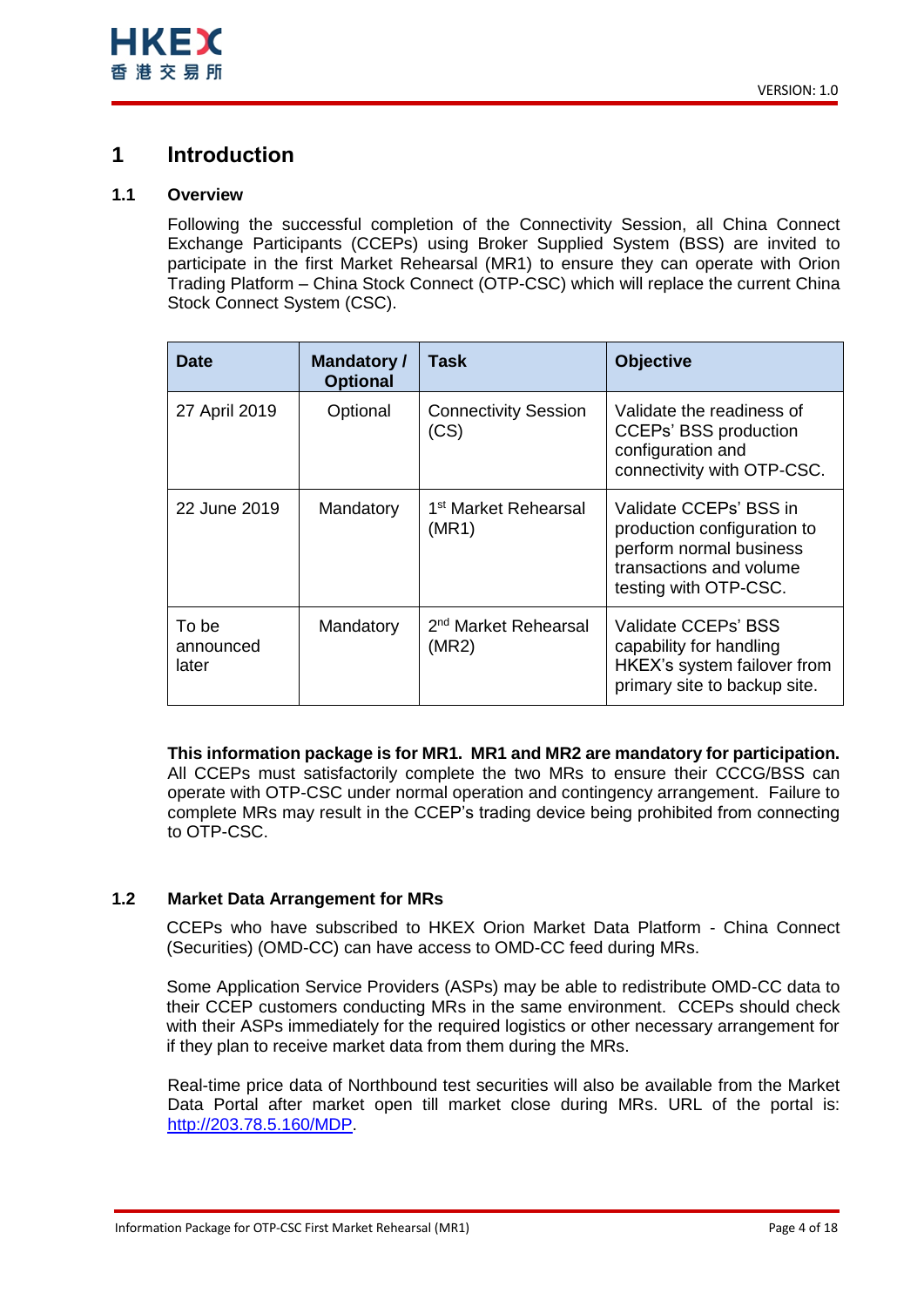

# <span id="page-4-0"></span>**2 Schedule and Activities for OTP-CSC MR1**

## <span id="page-4-1"></span>**2.1 Tasks for CCEPs on MRs**

CCEPs are required to complete the following tasks for the MR1:

| <b>Task</b> |                           | <b>CCEPs</b>     | <b>Deadline</b><br><b>Execution</b>                | <b>Reference</b>        |
|-------------|---------------------------|------------------|----------------------------------------------------|-------------------------|
|             |                           | <b>Concerned</b> | <b>Date</b>                                        | <b>Documents</b>        |
|             |                           |                  | 1 <sup>st</sup> Market Rehearsal (MR1) (mandatory) |                         |
|             | 1. Execute rundown        | All CCEPs        | 22 June 2019 (Saturday)                            | Appendix $A -$          |
|             |                           |                  | $9:15am - 2:00pm$                                  | <b>Activity Rundown</b> |
|             |                           |                  |                                                    |                         |
|             | 2. Conduct Post Test      | Relevant         | 22 June 2019 (Saturday)                            | Appendix $A -$          |
|             | Verification              | <b>CCEPs</b>     | 7:00pm to 8:00pm                                   | <b>Activity Rundown</b> |
|             | Session after MR1         |                  |                                                    |                         |
|             | (optional) <sup>[1]</sup> |                  |                                                    |                         |
|             | 3. Return feedback        | <b>All CCEPs</b> | On or before 24 June                               | Appendix D-             |
|             | form                      |                  | 2019 (Monday)                                      | <b>Feedback Form</b>    |

## Note:

1. The "Post Test Verification Session after MR1" is offered for CCEPs to validate that their BSS have already reinstated for trading with CSC properly on the following trading day. Participation is optional and prior registration is required.

## <span id="page-4-2"></span>**2.2 MR1 Timetable**

MR1 aims to provide an opportunity to CCEPs to simulate their trading activities in OTP-CSC environment and to verify their system operation and performance in OTP-CSC environment. A compressed full-day trading session will be arranged for the MR1 as below:

| Time                              | <b>Session</b>                                                                                                            |  |  |
|-----------------------------------|---------------------------------------------------------------------------------------------------------------------------|--|--|
| $9:15$ am – 9:25 am               | <b>Opening Call Auction Session</b><br>٠                                                                                  |  |  |
| $9:30$ am – 10:30am               | Morning Continuous Auction Session (including a 5-minute<br>٠<br>Volume Test session starting from 10:00am)               |  |  |
| $10:30$ am – 10:35am              | Close<br>٠                                                                                                                |  |  |
| $10:35$ am - 11:27am              | Afternoon Continuous Auction Session (including a 5-<br>$\bullet$<br>minute Volume Test session starting from 11:00am)    |  |  |
| 11:27am – 11:30am                 | <b>Closing Call Auction Session</b><br>٠                                                                                  |  |  |
| $12:00$ noon $-2:00$ pm           | Download Day-End Trade File and Closing Price File<br>$\bullet$                                                           |  |  |
| $7:00 \text{pm} - 8:00 \text{pm}$ | • Post Test Verification Session after MR1 (optional and<br>applicable for CCEP's participation with prior registrations) |  |  |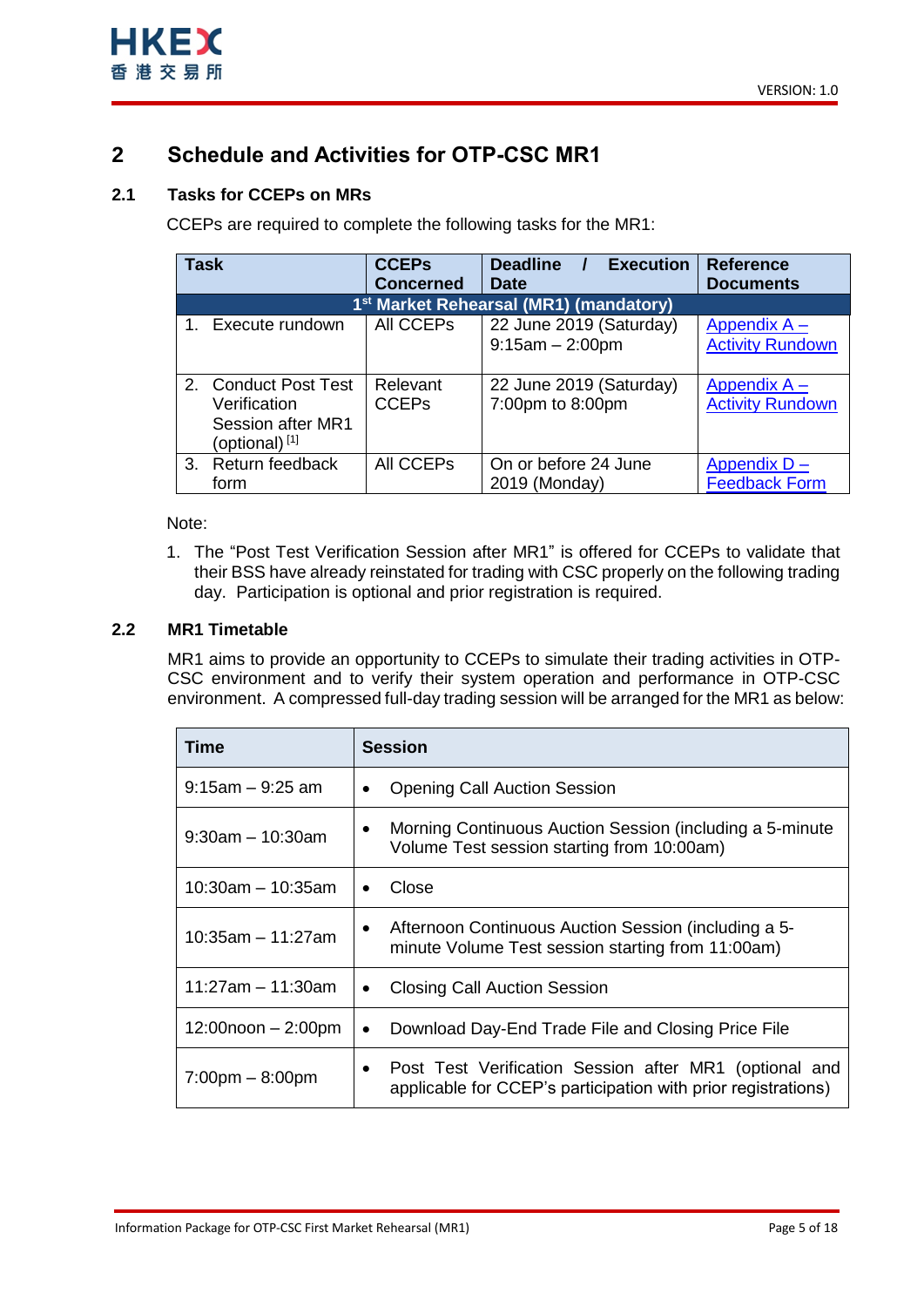

## <span id="page-5-0"></span>**3 Guidelines for OTP-CSC MRs**

CCEPs are requested to make note of the following important points when they take part in the MR1:

Before MR1:

- All CCEPs should have completed and returned [Notification Form for OTP-CSC](https://www.hkex.com.hk/-/media/HKEX-Market/Services/Circulars-and-Notices/Participant-and-Members-Circulars/SEHK/2019/CT04919E1)  [Market Rehearsal \(MRs\)](https://www.hkex.com.hk/-/media/HKEX-Market/Services/Circulars-and-Notices/Participant-and-Members-Circulars/SEHK/2019/CT04919E1) to provide the designated contact persons and confirm whether they will join the Post Test Verification Session after MRs.
- For participation of MR1, no prior registration is required.
- CCEPs should have completed the End-to-End Test to verify the readiness of their BSS software prior to their participation in the MRs.

### During MR1:

- CCEPs must ensure that the correct configuration (if needed) of BSS software supporting OTP-CSC is activated before connecting to OTP-CSC. In this case, after conducting MR1, CCEPs must also ensure that BSS software is reinstated for CSC to ensure no interruption to their trading activities on the following trading day.
- CCEPs are reminded to back up their BSS production database before the MR1 so that the database can be restored after the test to safeguard data integrity for the following trading day.
- The stock database as at the market open on **17 June 2019** will be used for MR1.
- Take note of the saleable quantities of eligible stocks on hand when placing sell orders with reference to **[Appendix B](#page-13-0)**.
- CCEPs should use the assigned Comp ID and password **"Ab123456"** to logon CCCG/BSS (including Trading and Drop Copy sessions).
- CCEPs are requested to submit orders to simulate real-life trading activities. Submission of buy and sell orders are required to tag with BCANs, however, no BCAN checking will be done during the MR1.
- CCEPs already rolled out pre-trade checking function for institutional investor ID (II ID), please use II ID that opened at or before **3 June 2019**.
- CCEPs supported but not yet rolled out pre-trade checking function for II ID, dummy II IDs will be separately issued to the relevant CCEPs.

### After MR1:

- Upon completion of test, CCEPs are reminded to log off and terminate all CCCG sessions, then perform end-of-day procedures and clean up the transaction data (e.g. orders and trades) entered during the test from BSS (if applicable).
- After the testing, CCEPs are also reminded to clean up the next day requests for testing, if any, to ensure that these testing orders will not be carried forward to the production on the following trading day.
- All OMD-CC messages disseminated during the MR1 should be treated as nonproduction data and have to be cleaned up afterwards.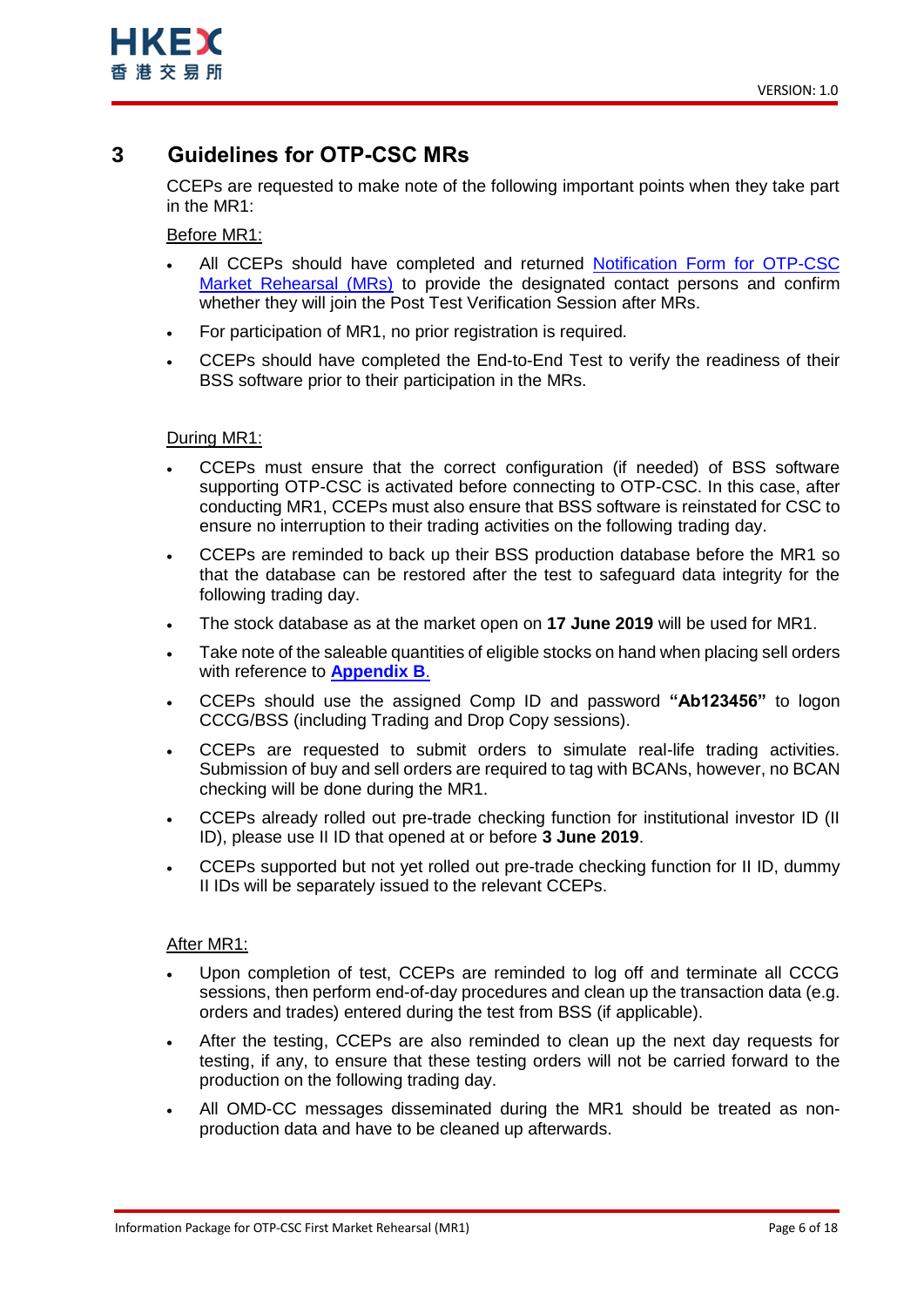

**Post Test Verification Session:** 

- Participation in Post Test Verification Session is optional and required prior registration.
- Participating CCEPs are required to use **production password** to logon all CCCG/BSS (including Trading and Drop Copy sessions) to verify their BSS systems successfully fallback to current production version.
- Participating CCEPs can only perform logon test as both Shanghai and Shenzhen markets are closed.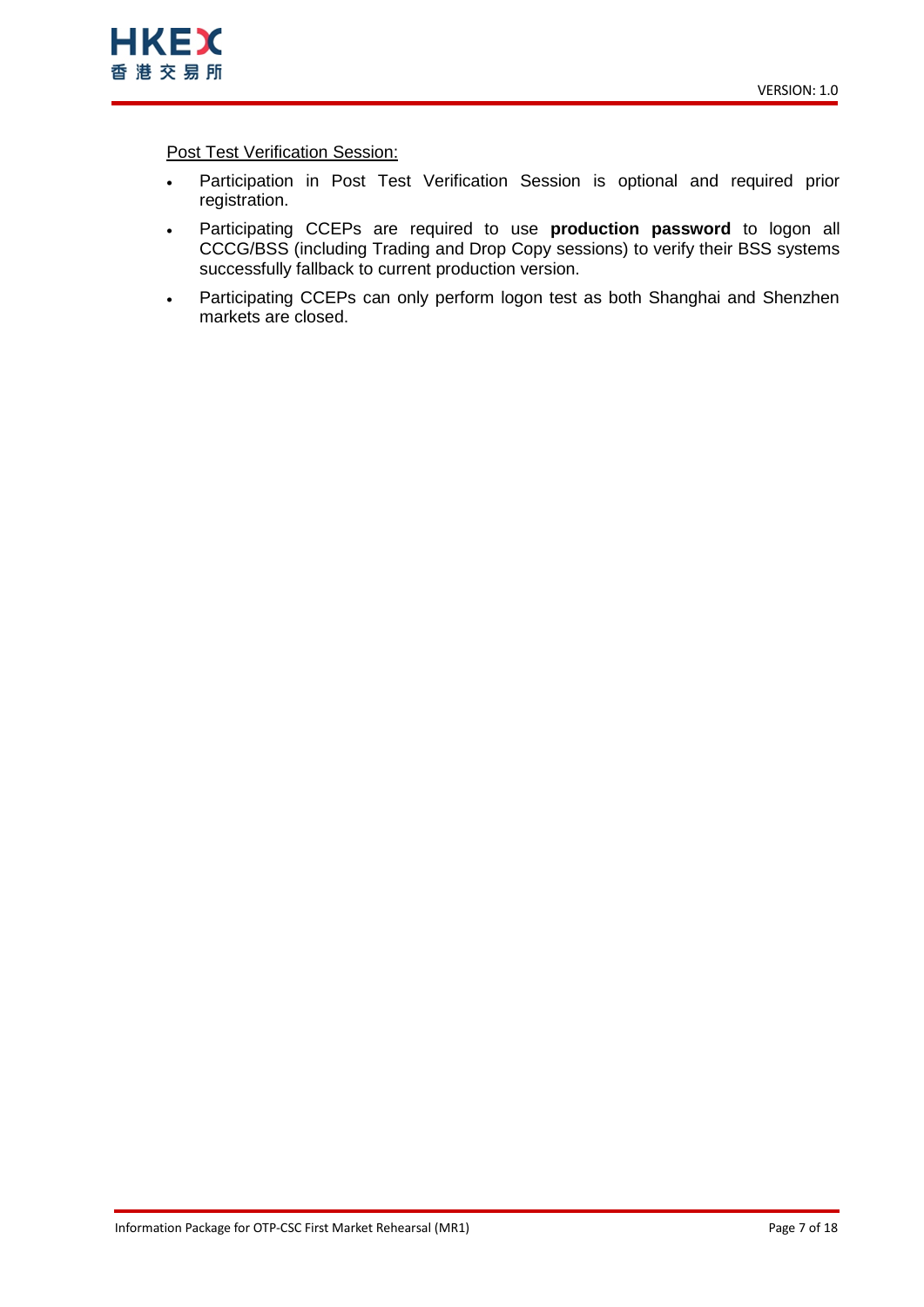# <span id="page-7-0"></span>**4 Typhoon and/ or Rainstorm Arrangements**

When Tropical Storm Warning Signal No. 8 (or above) or the Black Rainstorm Warning Signal is hoisted, the following arrangements will apply:

| <b>Condition</b>                                                                        | <b>Arrangement</b>                                                                                         |
|-----------------------------------------------------------------------------------------|------------------------------------------------------------------------------------------------------------|
| If either of the warnings is hoisted or to be<br>in force anytime from 7:00am to 9:00am | The scheduled activity of the day will be<br>cancelled and will not be resumed for the<br>rest of the day. |
| If Tropical Storm Warning Signal No. 8 or                                               | The scheduled activity of the day will be                                                                  |
| above is hoisted after 9:00am                                                           | terminated 15 minutes thereafter.                                                                          |
| If Black Rainstorm Warning is issued after                                              | All scheduled activity will continue until                                                                 |
| 9:00am                                                                                  | completion.                                                                                                |

Note:

1. In any case, all participating CCEPs should complete the appropriate day-end work including file/ database backup and restoration, system restoration/ fallback and so on to ensure there will be no interruption on the next trading day.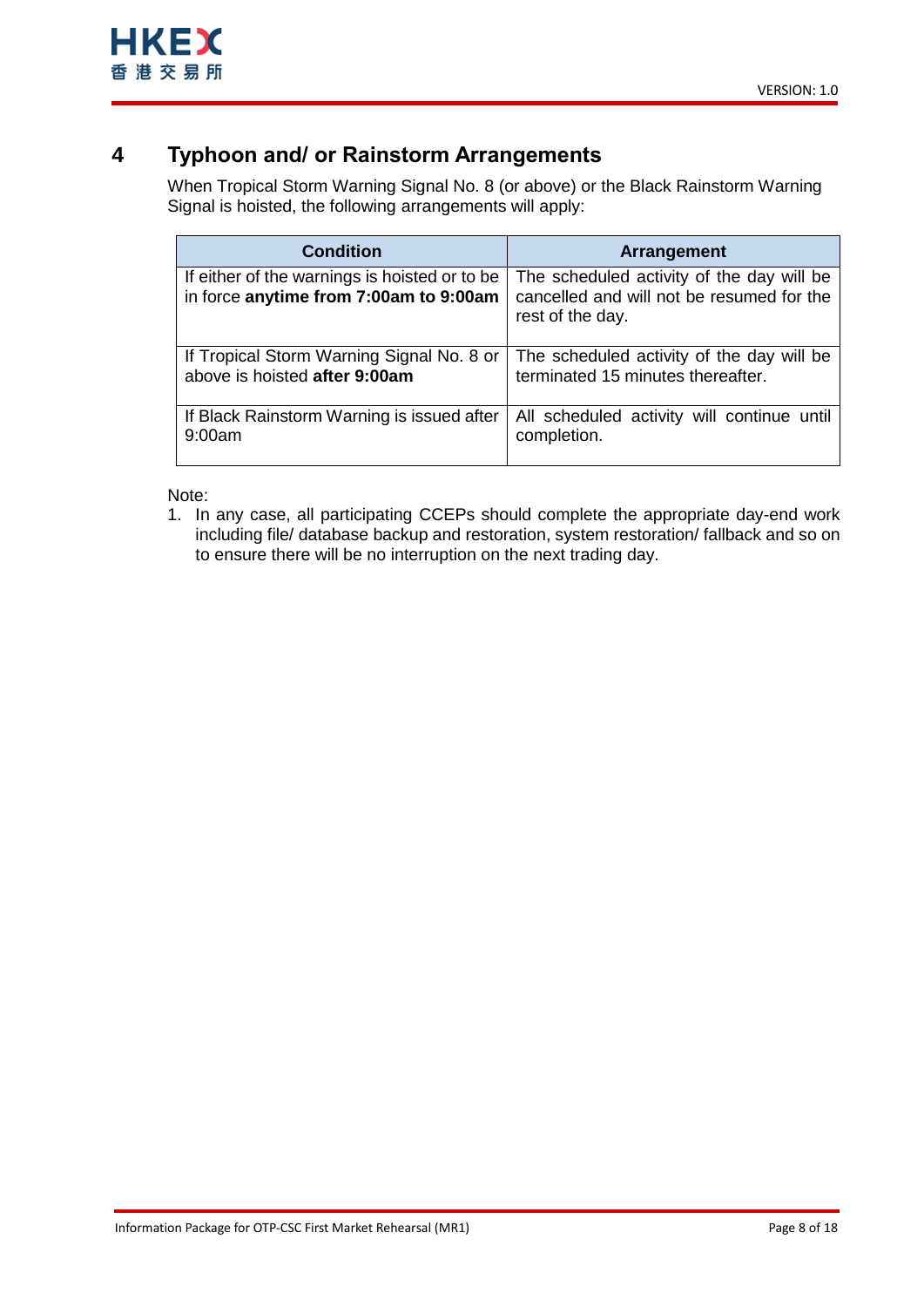

# <span id="page-8-0"></span>**5 Support Hotline**

Should CCEPs have any questions about OTP-CSC MRs, please contact the following Support Hotlines:

| <b>Support Hotline</b>     | <b>Telephone Number</b> | <b>Email Address</b>   |
|----------------------------|-------------------------|------------------------|
| <b>For BSS Support</b>     | 2840 3351               | bsssupport@hkex.com.hk |
| <b>For General Enquiry</b> | 2840 3626               | otpc@hkex.com.hk       |
| <b>For OMD-CC Enquiry</b>  | 2211 6558               | IVSupport@hkex.com.hk  |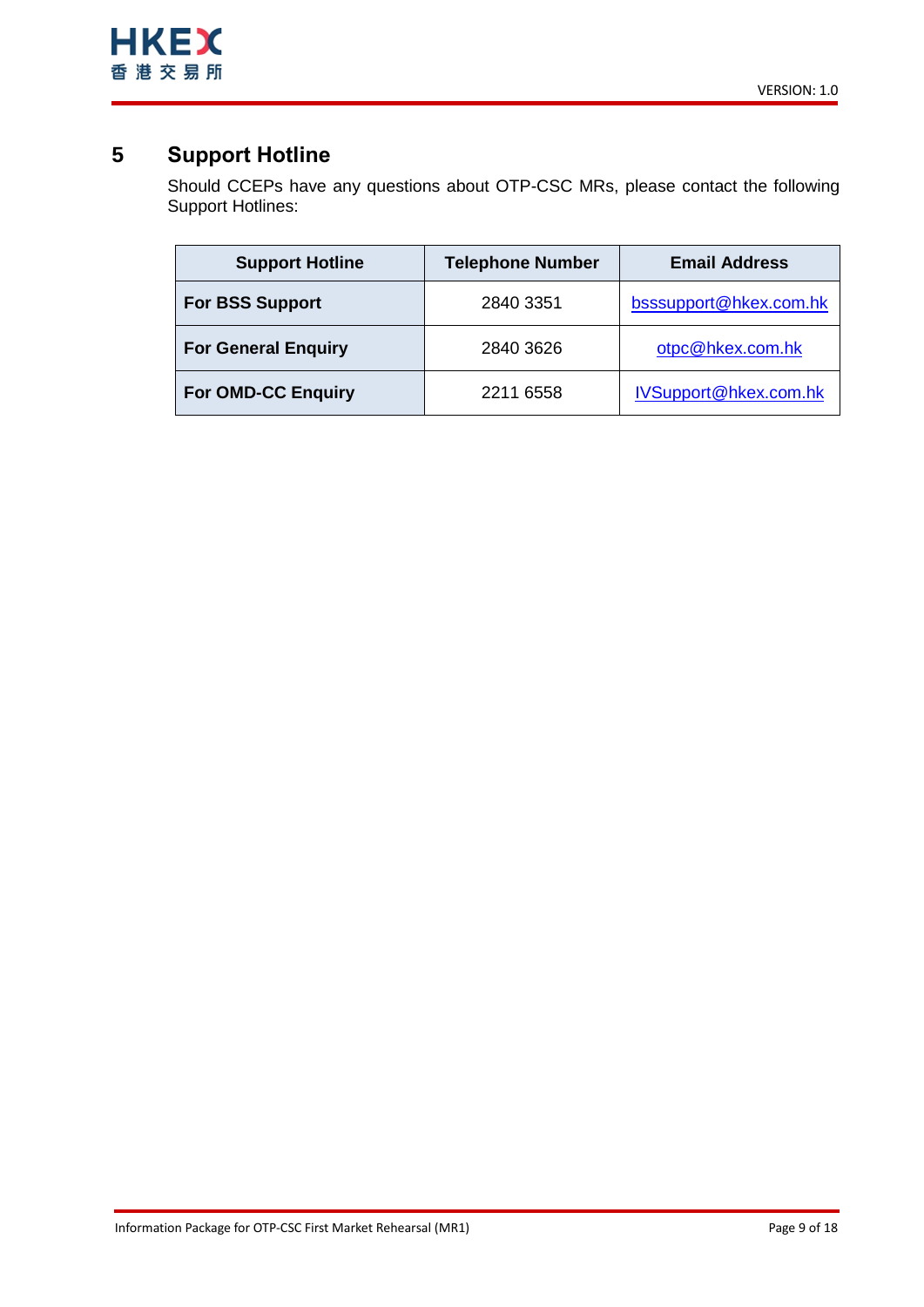

# **Appendices**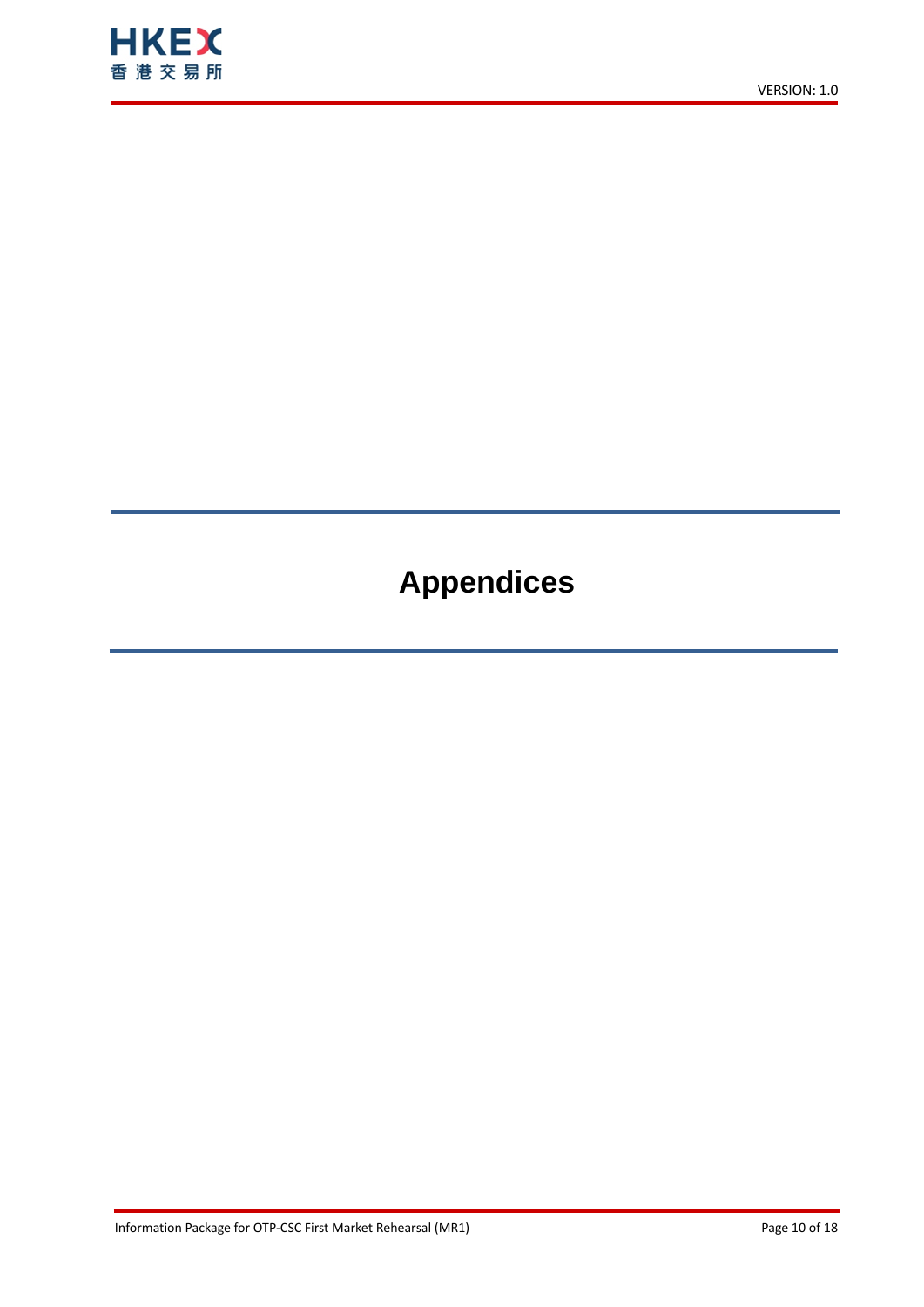# <span id="page-10-1"></span><span id="page-10-0"></span>**Appendix A – Activity Rundown for OTP-CSC MR1 on 22 June 2019**

| <b>Time</b>                                | <b>Activities</b>                                                                                                                                                                                                                                                                                       |
|--------------------------------------------|---------------------------------------------------------------------------------------------------------------------------------------------------------------------------------------------------------------------------------------------------------------------------------------------------------|
| 21 June 2019 (Friday) - After Market Close |                                                                                                                                                                                                                                                                                                         |
| After 5:00pm                               | Ensure the production database of in-house / back-office systems are<br>u.<br>properly backed-up before the MR1.                                                                                                                                                                                        |
|                                            | $\Box$ Ensure the BSS system version used for the MR1 is OTP-CSC compatible;<br>otherwise, the BSS system may not be able to connect to OTP-CSC when<br>OTP-CSC is brought up.                                                                                                                          |
|                                            | Notes:                                                                                                                                                                                                                                                                                                  |
|                                            | For BSS, please do not input any next day requests after trading hours<br>on Friday (i.e. requests intended for submission to host on the<br>following trading day, since next day requests will be submitted to<br>OTP-CSC host during MR1 and will not be available on the following<br>trading day). |
|                                            | After MR1 and Post Test Verification Session (if applicable), CCEPs<br>$\bullet$<br>are also reminded to clean up the next day requests (if any) to ensure<br>that these testing orders will not be carried forward to the production<br>on the following trading day.                                  |
|                                            | No enrollment is required for OMD-CC.                                                                                                                                                                                                                                                                   |
| 22 June 2019 (Saturday)                    |                                                                                                                                                                                                                                                                                                         |
| Before 9:00am                              | <b>Logon to OTP-CSC Host</b>                                                                                                                                                                                                                                                                            |
|                                            | For CCCG/BSS                                                                                                                                                                                                                                                                                            |
|                                            | Connect to CCCG for all CCCG sessions (including Trading and Drop Copy<br>u<br>sessions).                                                                                                                                                                                                               |
|                                            | $\Box$ Logon using the assigned Comp ID(s) and the password "Ab123456" for<br>all CCCG sessions (including Trading and Drop Copy sessions).                                                                                                                                                             |
| <b>Opening Call Auction Session</b>        |                                                                                                                                                                                                                                                                                                         |
| $9:15am - 9:25am$                          | ❏<br>The opening call auction session will run from 9:15am - 9:25am.<br>$\Box$ Simulate real-life trading activities (in terms of order input, pattern and<br>volume) and refer to <b>Appendix C</b> for Notes on Order Input.<br>Tag BCAN to each of the orders.<br>u.                                 |
|                                            | Take note of saleable quantities of eligible stocks on hand with reference<br>u.<br>to <b>Appendix B</b>                                                                                                                                                                                                |
|                                            | Note:                                                                                                                                                                                                                                                                                                   |
|                                            | OTP-CSC will start to accept China Connect orders for SSE/SZSE<br>market from 9:10am. However, these orders will only be processed<br>according to the timetable of SSE/SZSE.                                                                                                                           |
| <b>Morning Continuous Auction Session</b>  |                                                                                                                                                                                                                                                                                                         |
| $9:30$ am $-10:30$ am                      | $\Box$ The continuous auction session of SZSE/SSE will run from 9:30am -<br>10:30am.                                                                                                                                                                                                                    |
|                                            | $\Box$ Simulate real-life trading activities (in terms of order input, pattern and<br>volume) and refer to <b>Appendix C</b> for Notes on Order Input.                                                                                                                                                  |
|                                            | $\Box$ Tag BCAN to each of the orders.                                                                                                                                                                                                                                                                  |
|                                            | $\Box$ Take note the saleable quantities of eligible stocks on hand with reference<br>to <b>Appendix B</b> .                                                                                                                                                                                            |
|                                            | Notes:                                                                                                                                                                                                                                                                                                  |
|                                            | CCEPs who do not follow the testing guidelines or conduct frivolous<br>activities during the MR1 may be suspended from further participation<br>in the MR1 without prior warning.                                                                                                                       |
|                                            | OTP-CSC will accept China Connect orders from 9:25am - 10:31am.<br>$\bullet$<br>However these orders will only be processed according to the<br>timetable of SZSE/SSE.                                                                                                                                  |
| <b>First Volume Test Session</b>           |                                                                                                                                                                                                                                                                                                         |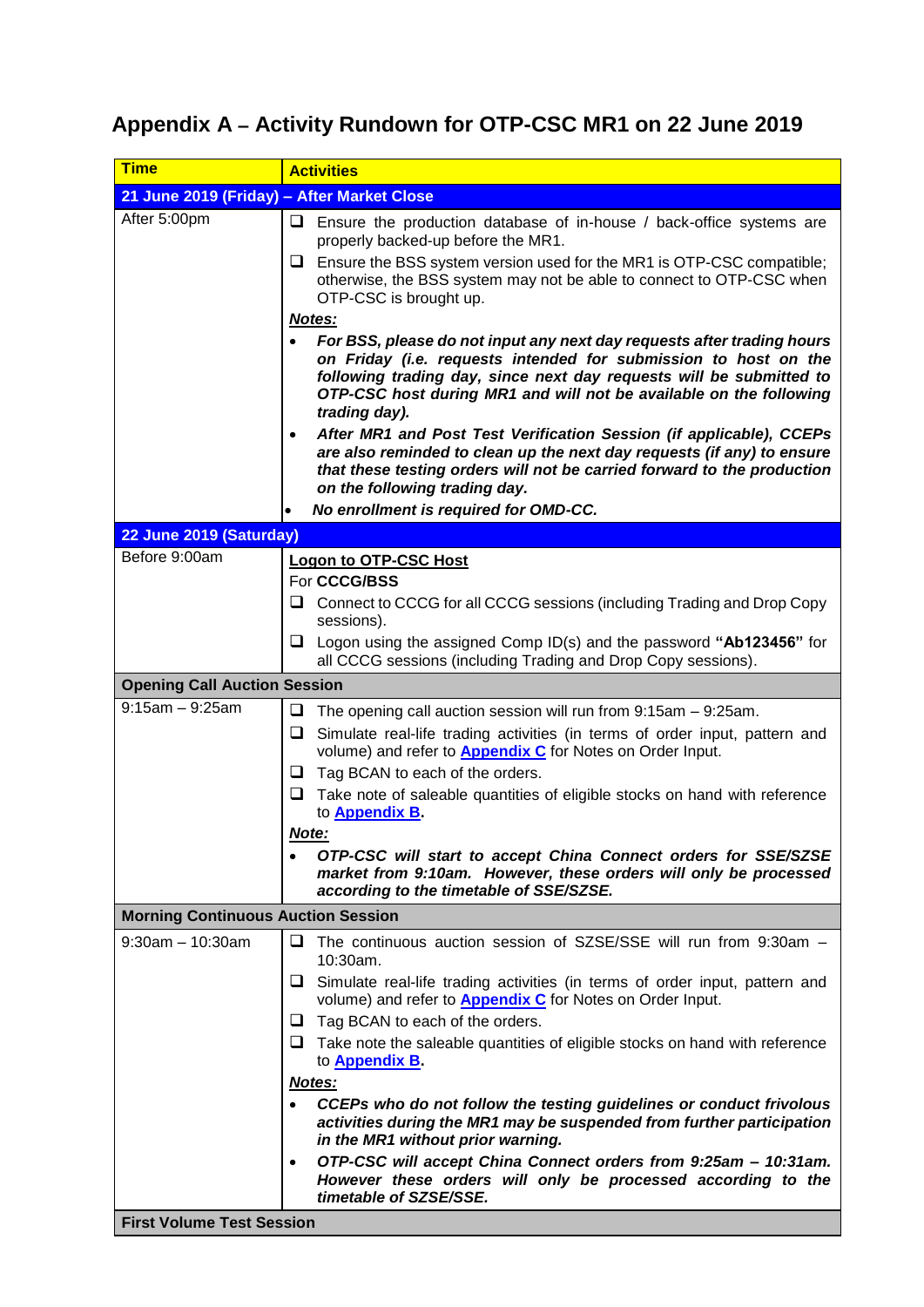

| <b>Time</b>                                                         |                                                                                                                                        |  |
|---------------------------------------------------------------------|----------------------------------------------------------------------------------------------------------------------------------------|--|
|                                                                     | <b>Activities</b>                                                                                                                      |  |
| $10:00$ am $-10:05$ am                                              | ❏<br>Input orders using all the throttles available for the CCCG session for the<br>entire 5 minutes.                                  |  |
|                                                                     | CCEPs should report immediately any irregularities identified during the<br>ப<br>Volume Test Session to HKEX.                          |  |
| <b>Close</b>                                                        |                                                                                                                                        |  |
| $10:30$ am - 10:35am                                                | Market Close.<br>❏                                                                                                                     |  |
| <b>Afternoon Continuous Auction Session</b>                         |                                                                                                                                        |  |
| $10:35$ am $-11:30$ am                                              |                                                                                                                                        |  |
|                                                                     | ❏<br>Continuous Auction Session will run from 10:35am - 11:27am.<br>Closing Call Auction Session will run from 11:27am - 11:30am.<br>□ |  |
|                                                                     | □<br>Simulate real-life trading activities (in terms of order input, pattern and                                                       |  |
|                                                                     | volume) and refer to <b>Appendix C</b> for Notes on Order Input.                                                                       |  |
|                                                                     | Tag BCAN to each of the orders.<br>⊔                                                                                                   |  |
|                                                                     | $\Box$ Take note the saleable quantities of eligible stocks on hand with reference                                                     |  |
|                                                                     | to <b>Appendix B.</b>                                                                                                                  |  |
|                                                                     | Note:                                                                                                                                  |  |
|                                                                     | OTP-CSC will start to accept China Connect orders from 10:34am -<br>$\bullet$                                                          |  |
|                                                                     | 11:31am. However these orders will only be processed according to<br>the timetable of SZSE/SSE.                                        |  |
|                                                                     |                                                                                                                                        |  |
| <b>Second Volume Test Session</b>                                   |                                                                                                                                        |  |
| $11:00am - 11:05am$                                                 | $\Box$<br>Same as First Volume Test Session.                                                                                           |  |
| <b>Exchange Intervention</b>                                        |                                                                                                                                        |  |
| 11:31am                                                             | Exchange Intervention.<br>□                                                                                                            |  |
| Day Close                                                           |                                                                                                                                        |  |
| 11:32am                                                             | For CCCG and China Connect Drop Copy Session:                                                                                          |  |
|                                                                     | Logout and terminate CCCG and China Connect Drop-Copy sessions.<br>⊔                                                                   |  |
|                                                                     | Perform end-of-trading procedures, if any, to ensure database integrity.<br>❏                                                          |  |
|                                                                     | Clean up the transaction data (e.g. orders and trades) entered during the<br>❏                                                         |  |
|                                                                     | MR1 from BSS, if applicable.                                                                                                           |  |
|                                                                     | Download Day-End Trade File and Closing Price File                                                                                     |  |
| $12:00$ noon $-2:00$ pm                                             | Download the following file by using production user ID with "TO" user group                                                           |  |
|                                                                     | (i.e. user ID of MXXXXXTOXXX) and production password through ECP:                                                                     |  |
|                                                                     | Trade file for SSE/SZSE (from 12:00noon) and check the accuracy of trade<br>⊔                                                          |  |
|                                                                     | details.<br>⊔                                                                                                                          |  |
| <b>Software fallback for BSS</b>                                    | Closing price file for SSE/SZSE (from 1:30pm).                                                                                         |  |
|                                                                     |                                                                                                                                        |  |
| After 2:00pm                                                        | For <b>BSS:</b>                                                                                                                        |  |
|                                                                     | Fallback the BSS software to CSC compatible version.<br>⊔                                                                              |  |
| prior registration)                                                 | Post Test Verification Session after MR1 - fallback to CSC (optional and applicable to CCEPs with                                      |  |
| $7:00 \text{pm} - 8:00 \text{pm}$                                   | Note:                                                                                                                                  |  |
|                                                                     | Only CCEPs who have indicated their participation in the notification form,                                                            |  |
| will have ALL of their enrolled production CCCG sessions enabled to |                                                                                                                                        |  |
|                                                                     | participate in the Post Test verification session.                                                                                     |  |
|                                                                     | <b>Logon to CSC Host</b>                                                                                                               |  |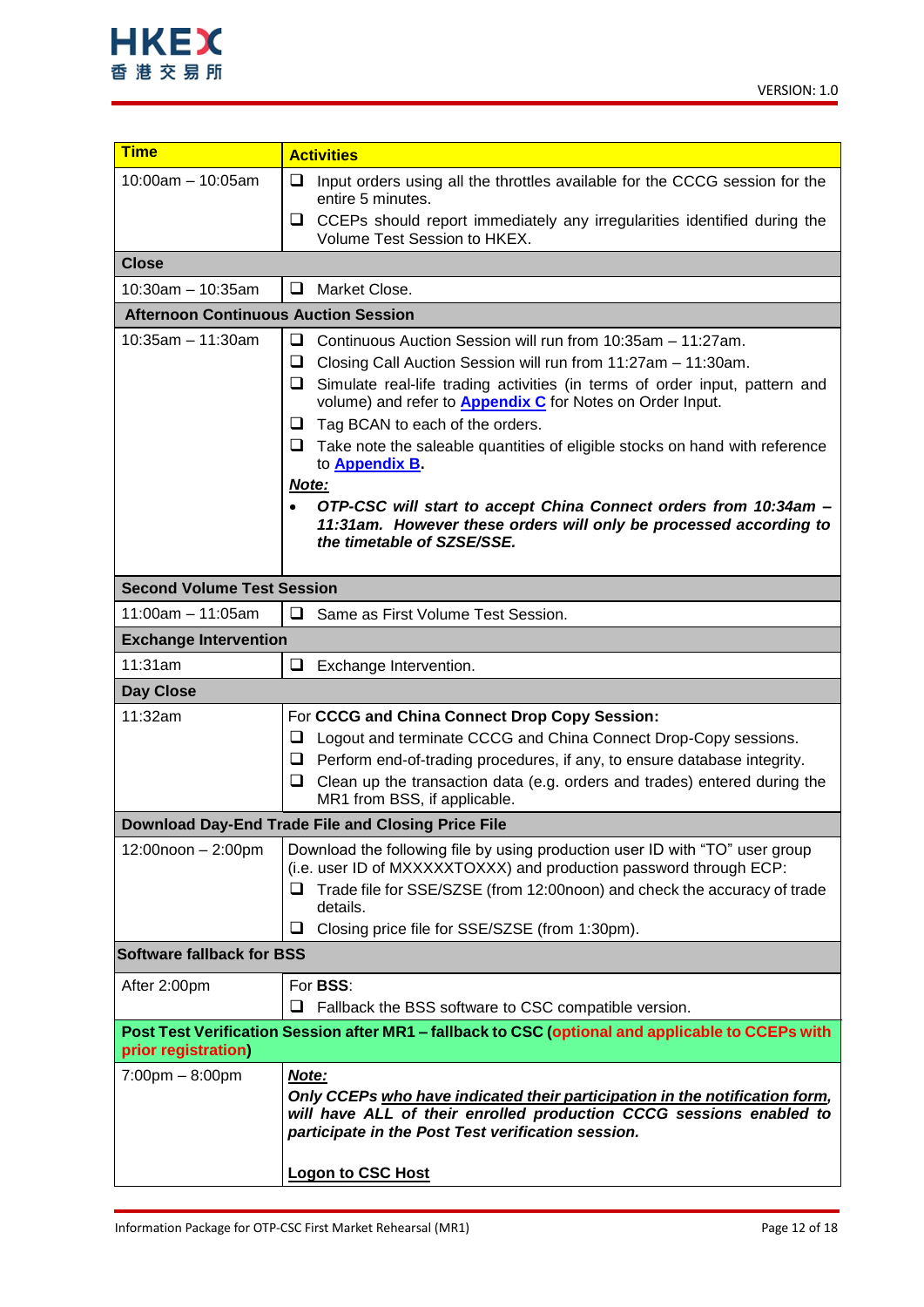

| <b>Time</b>                  | <b>Activities</b>                                                                                                                            |
|------------------------------|----------------------------------------------------------------------------------------------------------------------------------------------|
|                              | Connect to CSC for all CCCG sessions (including Trading and Drop Copy<br>⊔<br>sessions).                                                     |
|                              | Logon using the assigned Comp ID(s) and <b>Production password</b> for all<br>ப<br>CCCG sessions (including Trading and Drop Copy sessions). |
|                              | Only allow to perform logon test as both Shanghai and Shenzhen markets<br>⊔<br>are close.                                                    |
|                              | After completion of post-test verification                                                                                                   |
|                              | Logout and terminate CCCG session.<br>ப                                                                                                      |
|                              | ⊔<br>Perform end-of-trading procedures, if any, to ensure database integrity.                                                                |
|                              | Restore the data and proper BSS production configuration for following<br>❏<br>Monday, if necessary.                                         |
| <b>24 June 2019 (Monday)</b> |                                                                                                                                              |
|                              |                                                                                                                                              |
| Before 8:30am                | <b>Logon to CSC Host</b>                                                                                                                     |
|                              |                                                                                                                                              |
|                              | For CCCG/BSS:                                                                                                                                |
|                              | Perform logon for CCCG sessions (including Trading and Drop Copy<br>ப<br>sessions) by using production password.                             |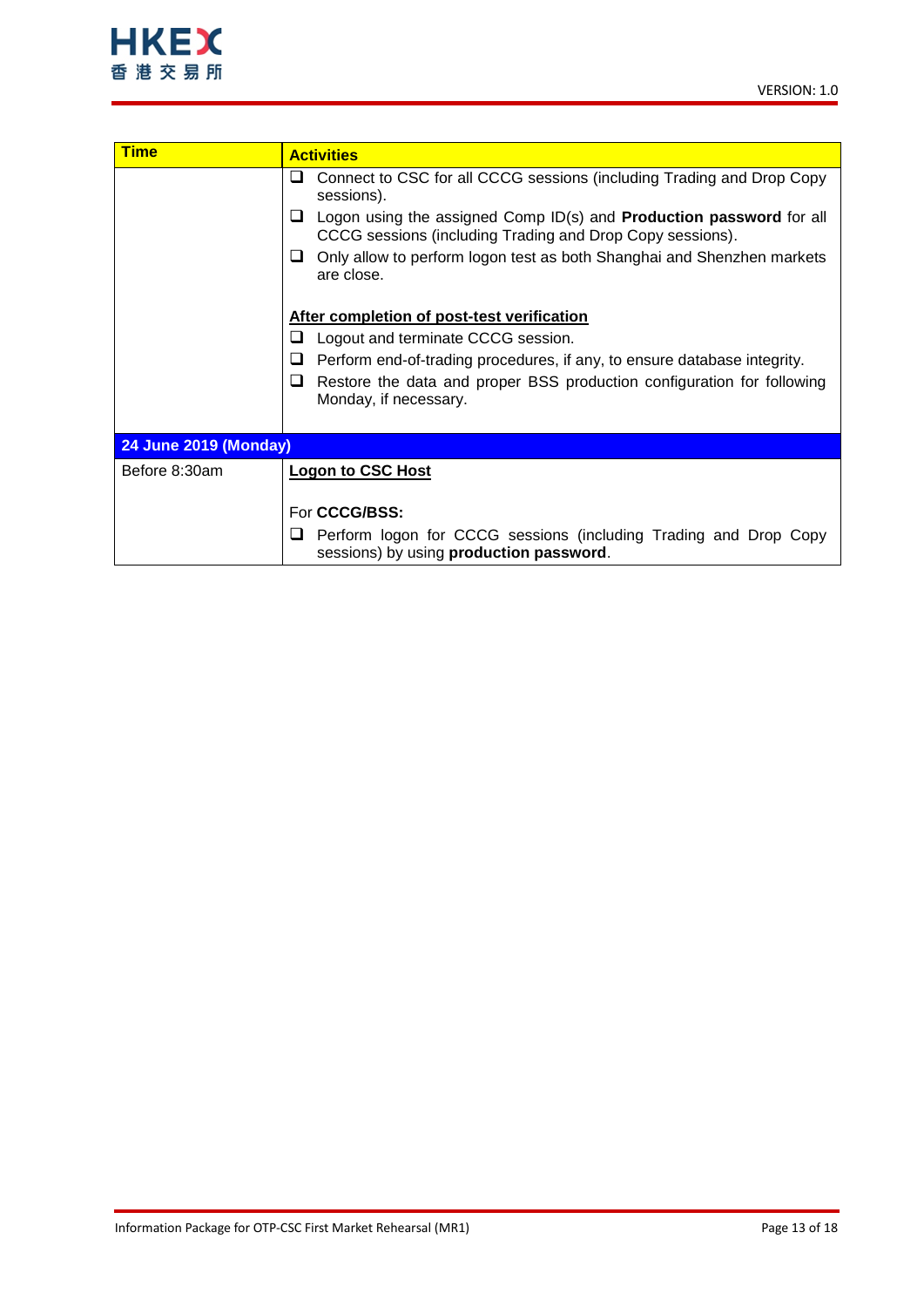

# <span id="page-13-0"></span>**Appendix B – Stock Balances on MR1**

## **Pre-set Stock Balances for Northbound Trading**

For each CCEP and each Institutional Investor (II) ID allocated to CCEP will have the maximum saleable quantity 5,000 for the following stocks during the MRs.

For each Short Selling Security in the MRs, the maximum number of shares available for short selling is 5,000.

| <b>SSE Stock</b><br>Code  | <b>Stock Code</b><br>Mapping in<br><b>CCASS</b> | <b>Stock Name</b>                                                                             | Eligible for<br><b>Short Sell</b> | <b>Stock Balance</b><br>for each EP<br>and II<br>assigned |
|---------------------------|-------------------------------------------------|-----------------------------------------------------------------------------------------------|-----------------------------------|-----------------------------------------------------------|
| 600016                    | 90016                                           | CHINA MINSHENG BANKING CORP., LTD.                                                            | Yes                               | 5,000                                                     |
| 600025                    | 90025                                           | HUANENG LANCANG RIVER HYDROPOWER<br>INC.                                                      | No                                | 5,000                                                     |
| 600028                    | 90028                                           | CHINA<br><b>PETROLEUM</b><br><b>AND</b><br><b>CHEMICAL</b><br><b>CORPORATION</b>              | Yes                               | 5,000                                                     |
| 600031                    | 90031                                           | SANY HEAVY INDUSTRY CO., LTD                                                                  | Yes                               | 5,000                                                     |
| 600036                    | 90036                                           | CHINA MERCHANTS BANK CO., LIMITED                                                             | Yes                               | 5,000                                                     |
| 600276                    | 90276                                           | JIANGSU HENGRUI MEDICINE CO., LTD.                                                            | Yes                               | 5,000                                                     |
| 600690                    | 90690                                           | QINGDAO HAIER CO., LTD                                                                        | Yes                               | 5,000                                                     |
| 600887                    | 90887                                           | INNER MONGOLIA YILI INDUSTRIAL GROUP<br>CO.,LTD                                               | Yes                               | 5,000                                                     |
| 600900                    | 90900                                           | CHINA YANGTZE POWER CO., LTD.                                                                 | Yes                               | 5,000                                                     |
| 601006                    | 91006                                           | DAQIN RAILWAY CO., LTD.                                                                       | Yes                               | 5,000                                                     |
| 601166                    | 91166                                           | <b>INDUSTRIAL BANK CO., LTD.</b>                                                              | Yes                               | 5,000                                                     |
| 601288                    | 91288                                           | AGRICULTURAL BANK OF CHINA LIMITED                                                            | Yes                               | 5,000                                                     |
| 601318                    | 91318                                           | PING AN INSURANCE (GROUP) COMPANY OF<br>CHINA, LTD.                                           | Yes                               | 5,000                                                     |
| 601328                    | 91328                                           | BANK OF COMMUNICATIONS CO., LTD.                                                              | Yes                               | 5,000                                                     |
| 601398                    | 91398                                           | INDUSTRIAL AND COMMERCIAL BANK OF<br><b>CHINA LIMITED</b>                                     | Yes                               | 5,000                                                     |
| 601668                    | 91668                                           | <b>STATE</b><br><b>CONSTRUCTION</b><br><b>CHINA</b><br><b>ENGINEERING CORPORATION LIMITED</b> | Yes                               | 5,000                                                     |
| 601818                    | 91818                                           | <b>EVERBRIGHT</b><br><b>BANK</b><br>CHINA<br><b>COMPANY</b><br><b>LIMITED</b>                 | Yes                               | 5,000                                                     |
| 601901                    | 91901                                           | FOUNDER SECURITIES CO., LTD.                                                                  | Yes                               | 5,000                                                     |
| 601988                    | 91988                                           | <b>BANK OF CHINA LIMITED</b>                                                                  | Yes                               | 5,000                                                     |
| 603288                    | 93288                                           | FOSHAN HAITIAN FLAVOURING AND FOOD<br>COMPANY LTD.                                            | No                                | 5,000                                                     |
| <b>SZSE Stock</b><br>Code | <b>Stock Code</b><br>Mapping in<br><b>CCASS</b> | <b>Stock Name</b>                                                                             | Eligible for<br>Short Sell        | Stock Balance<br>for each EP<br>and II<br>assigned        |
| 000001                    | 70001                                           | PING AN BANK CO., LTD.                                                                        | Yes                               | 5,000                                                     |
| 000002                    | 70002                                           | CHINA VANKE CO., LTD.                                                                         | Yes                               | 5,000                                                     |
| 000069                    | 70069                                           | SHENZHEN OVERSEAS CHINESE TOWN<br>CO.,LTD                                                     | Yes                               | 5,000                                                     |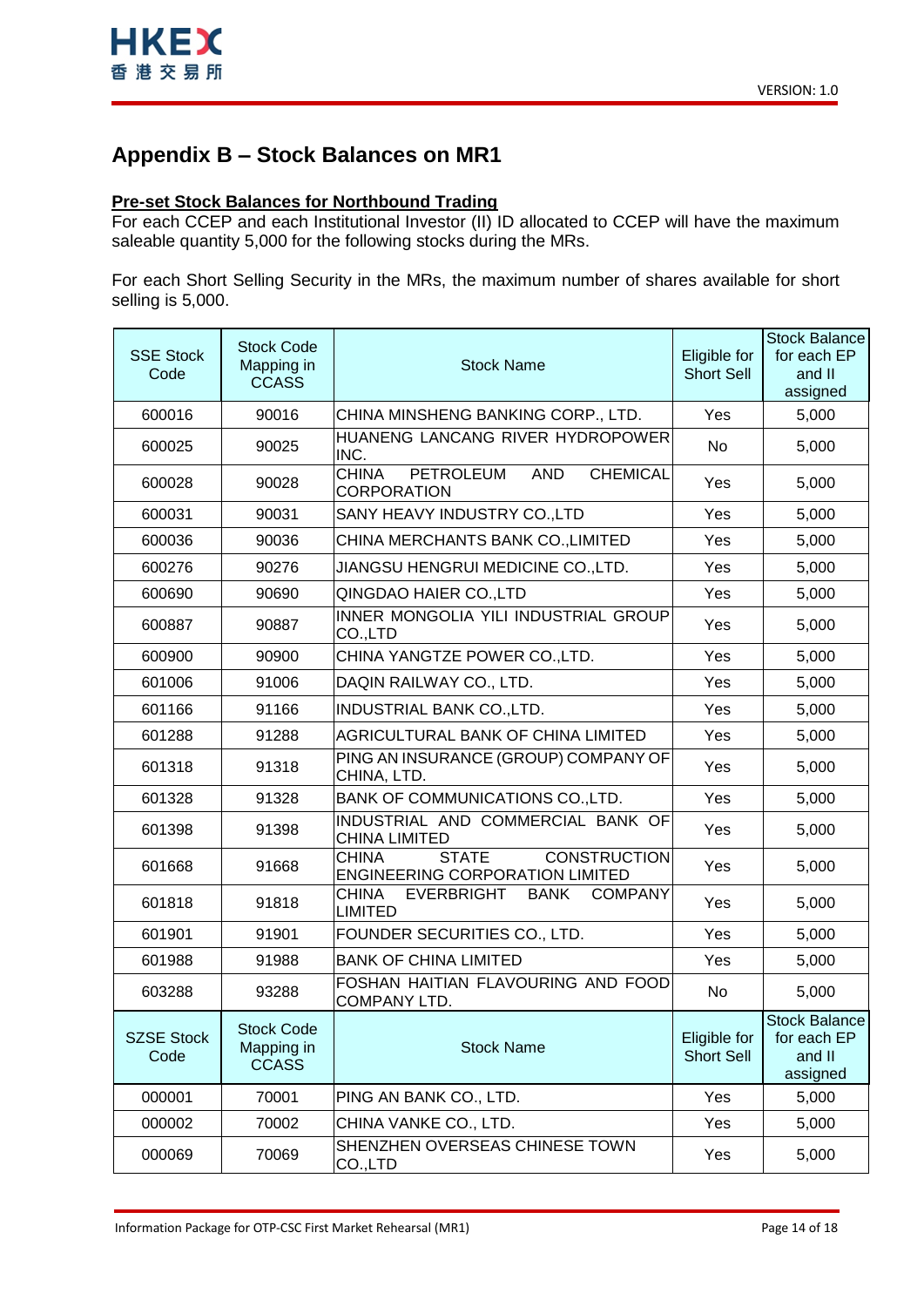

| 000089 | 70089 | SHENZHEN AIRPORT CO., LTD                                  | Yes | 5,000 |
|--------|-------|------------------------------------------------------------|-----|-------|
| 000157 | 70157 | ZOOMLION HEAVY INDUSTRY SCIENCE AND<br>TECHNOLOGY CO., LTD | Yes | 5,000 |
| 000333 | 70333 | MIDEA GROUP CO., LTD.                                      | Yes | 5,000 |
| 000338 | 70338 | WEICHAI POWER CO., LTD.                                    | Yes | 5,000 |
| 000425 | 70425 | XCMG CONSTRUCTION MACHINERY CO.,<br>LTD.                   | Yes | 5,000 |
| 000651 | 70651 | GREE ELECTRIC APPLIANCES, INC.OF<br>ZHUHAI CO., LTD        | Yes | 5,000 |
| 000725 | 70725 | BOE TECHNOLOGY GROUP CO., LTD                              | Yes | 5,000 |
| 000858 | 70858 | WULIANGYE YIBIN CO., LTD.                                  | Yes | 5,000 |
| 002008 | 72008 | HAN'S LASER TECHNOLOGY INDUSTRY<br>GROUP CO., LTD.         | Yes | 5,000 |
| 002027 | 72027 | FOCUS MEDIA INFORMATION TECHNOLOGY<br>CO.,LTD              | Yes | 5,000 |
| 002050 | 72050 | <b>ZHEJIANG SANHUA INTELLIGENT</b><br>CONTROLS CO., LTD.   | Yes | 5,000 |
| 002146 | 72146 | RISESUN REAL ESTATE DEVELOPMENT<br>CO.,LTD.                | Yes | 5,000 |
| 002415 | 72415 | HANGZHOU HIKVISION DIGITAL<br>TECHNOLOGY CO., LTD          | Yes | 5,000 |
| 002463 | 72463 | WUS PRINTED CIRCUIT (KUNSHAN) CO.,LTD                      | No. | 5,000 |
| 002475 | 72475 | LUXSHARE PRECISION INDUSTRY CO., LTD.                      | Yes | 5,000 |
| 300012 | 77012 | CENTRE TESTING INTERNATIONAL GROUP<br>CO., LTD.            | No  | 5,000 |
| 300015 | 77015 | AIER EYE HOSPITAL GROUP CO., LTD.                          | Yes | 5,000 |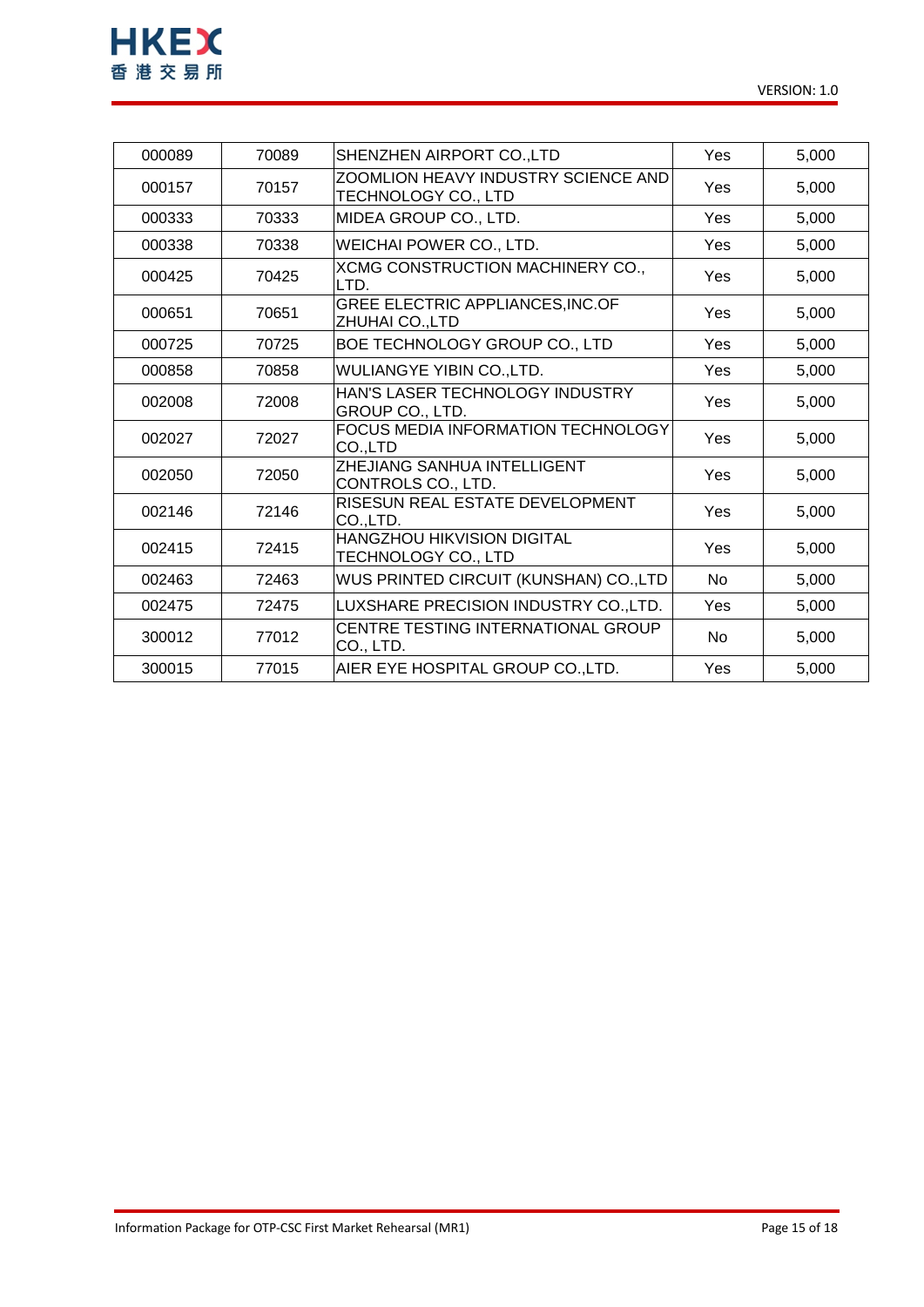# <span id="page-15-1"></span><span id="page-15-0"></span>**Appendix C – Notes on Order Input for MR1**

The following notes on order input are applicable for Opening Call Auction, Continuous Auction Sessions and Closing Call Auction Session of Northbound Trading:

## **General**

- 1. Orders to be input should be at prices within +/- 10% from previous closing price.
- 2. Buy orders should not below the current best bid price/ the latest trade price / the previous closing price (as the case may be) by more than 3%.
- 3. Cancel outstanding orders as far as possible.
- 4. Both buy and sell orders are required to tag with BCANs.

## Short Selling Order

- 5. A Short Selling order for a Short Selling Security shall not be input into the OTP-CSC at a price lower than the most recent execution price for that Short Selling Security or, if there have been no executed trades for that Short Selling Security on the relevant OTP-CSC trading day, the previous closing price for that Short Selling Security.
- 6. Short Selling order must be in multiples of 100 shares.
- 7. Any Short Selling order of a Short Selling Security that, if executed, will cause the 1% daily limit to be exceeded during the course of a OTP-CSC trading day will be rejected by the OTP-CSC.

## Sell Order and Buy Order for Pre-Trade Checking Function for Institutional Investors

8. For those supporting pre-trade checking function for institutional investors, input Institutional Investor ID (II ID) for sell orders and, if applicable, buy orders.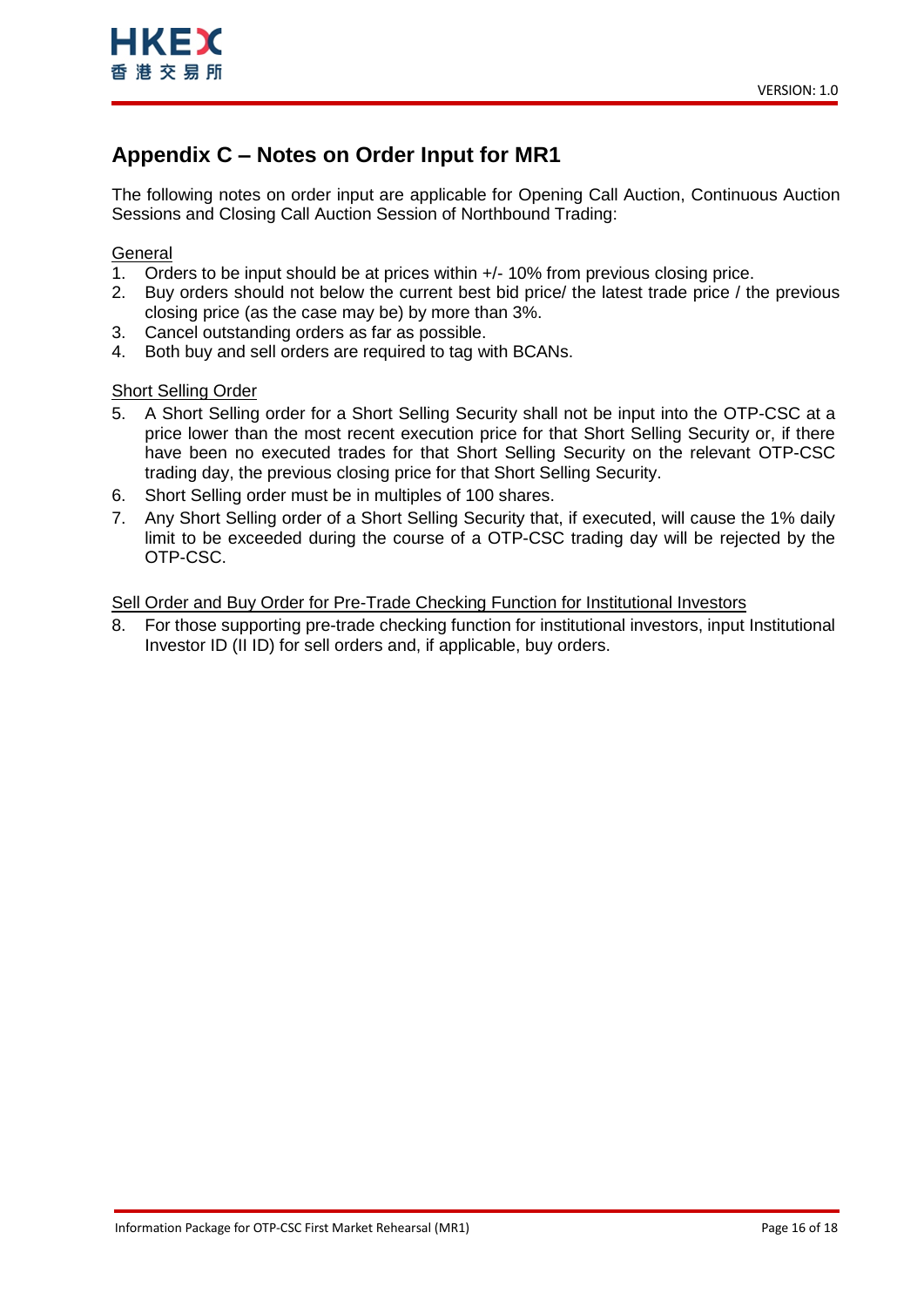

## <span id="page-16-1"></span>**Appendix D – Feedback Form for OTP-CSC MR1 on 22 June 2019**

#### <span id="page-16-0"></span>**Notes :**

**HKEX** 香港交易所

- 1. Please complete both Sections I and II of this form.
- 2. **Upon completion, please return the form to HKEX by Fax (fax no.: 2521-7899) or by Email to [OTPC@hkex.com.hk](mailto:OTPC@hkex.com.hk) on or before 24 June 2019.**
- 3. For enquiry, please contact our Participant General Enquiry Hotline at 2840-3626.

### **Section I Participant Information**

|                       |                                                                                                         | Name of Exchange Participant                                                                                                                                                                                                                                                                                                                                                                                                                                  |           | Participant ID       |  |  |  |  |  |
|-----------------------|---------------------------------------------------------------------------------------------------------|---------------------------------------------------------------------------------------------------------------------------------------------------------------------------------------------------------------------------------------------------------------------------------------------------------------------------------------------------------------------------------------------------------------------------------------------------------------|-----------|----------------------|--|--|--|--|--|
| <b>Contact Person</b> |                                                                                                         |                                                                                                                                                                                                                                                                                                                                                                                                                                                               | Phone No. | <b>Email Address</b> |  |  |  |  |  |
|                       | <b>Section II</b>                                                                                       | <b>Participant Feedback</b> (please tick the appropriate boxes)                                                                                                                                                                                                                                                                                                                                                                                               |           |                      |  |  |  |  |  |
| $\mathbf{1}$ .        | Did your <b>BSS</b> encounter any unresolved connectivity or log on issues during the market rehearsal? |                                                                                                                                                                                                                                                                                                                                                                                                                                                               |           |                      |  |  |  |  |  |
|                       | □                                                                                                       | No                                                                                                                                                                                                                                                                                                                                                                                                                                                            |           |                      |  |  |  |  |  |
|                       | $\Box$                                                                                                  | Yes, please specify :                                                                                                                                                                                                                                                                                                                                                                                                                                         |           |                      |  |  |  |  |  |
| 2.                    |                                                                                                         | Did your <b>BSS</b> experience any system failure or interruption during the market rehearsal?                                                                                                                                                                                                                                                                                                                                                                |           |                      |  |  |  |  |  |
|                       |                                                                                                         | No                                                                                                                                                                                                                                                                                                                                                                                                                                                            |           |                      |  |  |  |  |  |
|                       | ◻                                                                                                       | Yes, please specify:                                                                                                                                                                                                                                                                                                                                                                                                                                          |           |                      |  |  |  |  |  |
| 3.                    | ┓<br>□                                                                                                  | Did your <b>BSS</b> experience any exceptional response time for order input during the market rehearsal (especially<br>during the Volume Test session)? (Note : Response time means the time taken by OTP-CSC to provide the order<br>confirmation reply after the order input.)<br>No<br>Yes, please provide relevant details of the transactions (e.g. transaction time, stock code, order price and<br>the response time observed) for analysis by HKEX : |           |                      |  |  |  |  |  |
| 4.                    | Did your <b>BSS</b> experience difficulties in handling the OMD-CC market data?                         |                                                                                                                                                                                                                                                                                                                                                                                                                                                               |           |                      |  |  |  |  |  |
|                       | $\Box$                                                                                                  | No                                                                                                                                                                                                                                                                                                                                                                                                                                                            |           |                      |  |  |  |  |  |
|                       | $\Box$                                                                                                  | All our BSS do not receive market data from OMD-CC                                                                                                                                                                                                                                                                                                                                                                                                            |           |                      |  |  |  |  |  |
|                       | $\Box$                                                                                                  | Yes, please provide relevant details (e.g. time, stock code, and the response time observed) for analysis<br>by HKEX:                                                                                                                                                                                                                                                                                                                                         |           |                      |  |  |  |  |  |
| 5.                    |                                                                                                         | If you have further comments about the market rehearsal, please specify below:                                                                                                                                                                                                                                                                                                                                                                                |           |                      |  |  |  |  |  |

*By signing below, we consent to the processing of personal data in accordance with the Privacy Policy Statement included in Appendix E of this Information Package.*

| Signature of Responsible Officer<br>with Company Chop |  |  |  | Date |  |  |
|-------------------------------------------------------|--|--|--|------|--|--|
|                                                       |  |  |  |      |  |  |
| Name of Responsible Officer                           |  |  |  |      |  |  |